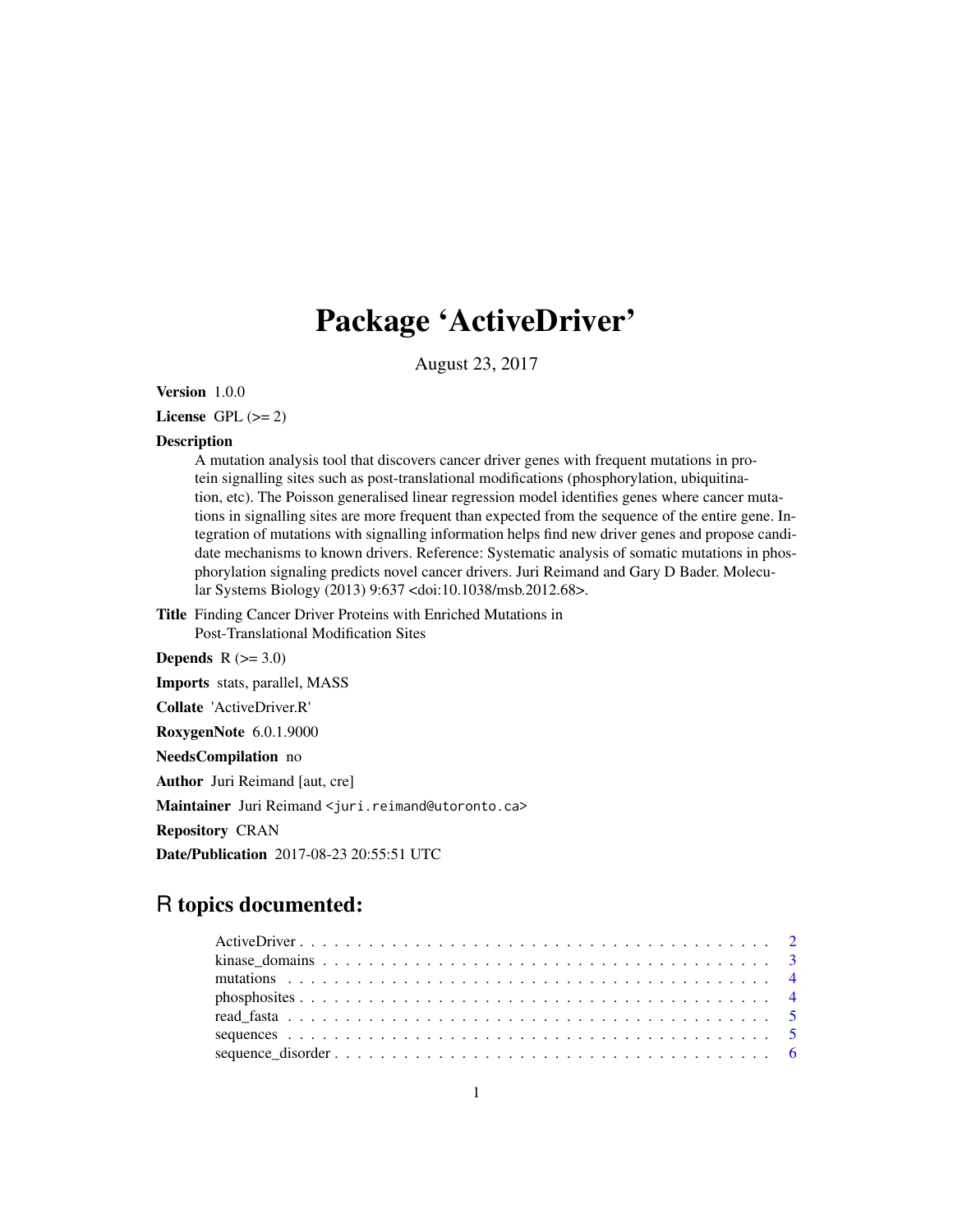#### <span id="page-1-0"></span>**Index** [7](#page-6-0) **7**

ActiveDriver *Identification of active protein sites (post-translational modification sites, signalling domains, etc) with specific and significant mutations.*

#### Description

Identification of active protein sites (post-translational modification sites, signalling domains, etc) with specific and significant mutations.

#### Usage

```
ActiveDriver(sequences, seq_disorder, mutations, active_sites, flank = 7,
 mid_flank = 2, mc.cores = 1, simplified = FALSE,
  return_records = FALSE, skip_mismatch = TRUE,
  regression_type = "poisson", enriched_only = TRUE)
```
#### Arguments

| sequences       | character vector of protein sequences, names are protein IDs.                                                                                                                                                                    |
|-----------------|----------------------------------------------------------------------------------------------------------------------------------------------------------------------------------------------------------------------------------|
| seg_disorder    | character vector of disorder in protein sequences, names are protein IDs and<br>values are strings 1/0 for disordered/ordered protein residues.                                                                                  |
| mutations       | data frame of mutations, with [gene, sample_id, position, wt_residue, mut_residue]<br>as columns.                                                                                                                                |
| active_sites    | data frame of active sites, with [gene, position, residue, kinase] as columns.<br>Kinase field may be blank and is shown for informative purposes.                                                                               |
| flank           | numeric for selecting region size around active sites considered important for<br>site activity. Default value is 7. Ignored in case of simplified analysis.                                                                     |
| mid_flank       | numeric for splitting flanking region size into proximal $(\leq X)$ and distal ( $\geq X$ ).<br>Default value is 2. Ignored in case of simplified analysis.                                                                      |
| mc.cores        | numeric for indicating number of computing cores dedicated to computation.<br>Default value is 1.                                                                                                                                |
| simplified      | true/false for selecting simplified analysis. Default value is FALSE. If TRUE, no<br>flanking regions are considered and only indicated sites are tested for mutations.                                                          |
|                 | return_records true/false for returning a collection of gene records with more data regarding<br>sites and mutations. Default value is FALSE.                                                                                    |
| skip_mismatch   | true/false for skipping mutations whose reference protein residue does not match<br>expected residue from FASTA sequence file.                                                                                                   |
| regression_type |                                                                                                                                                                                                                                  |
|                 | 'nb' for negative binomial, 'poisson' for poisson GLM. The latter is default.                                                                                                                                                    |
| enriched_only   | true/false to indicate whether only sites with enriched active site mutations will<br>be included in the final p-value estimation (TRUE is default). If FALSE, sites<br>with less than expected mutations will be also included. |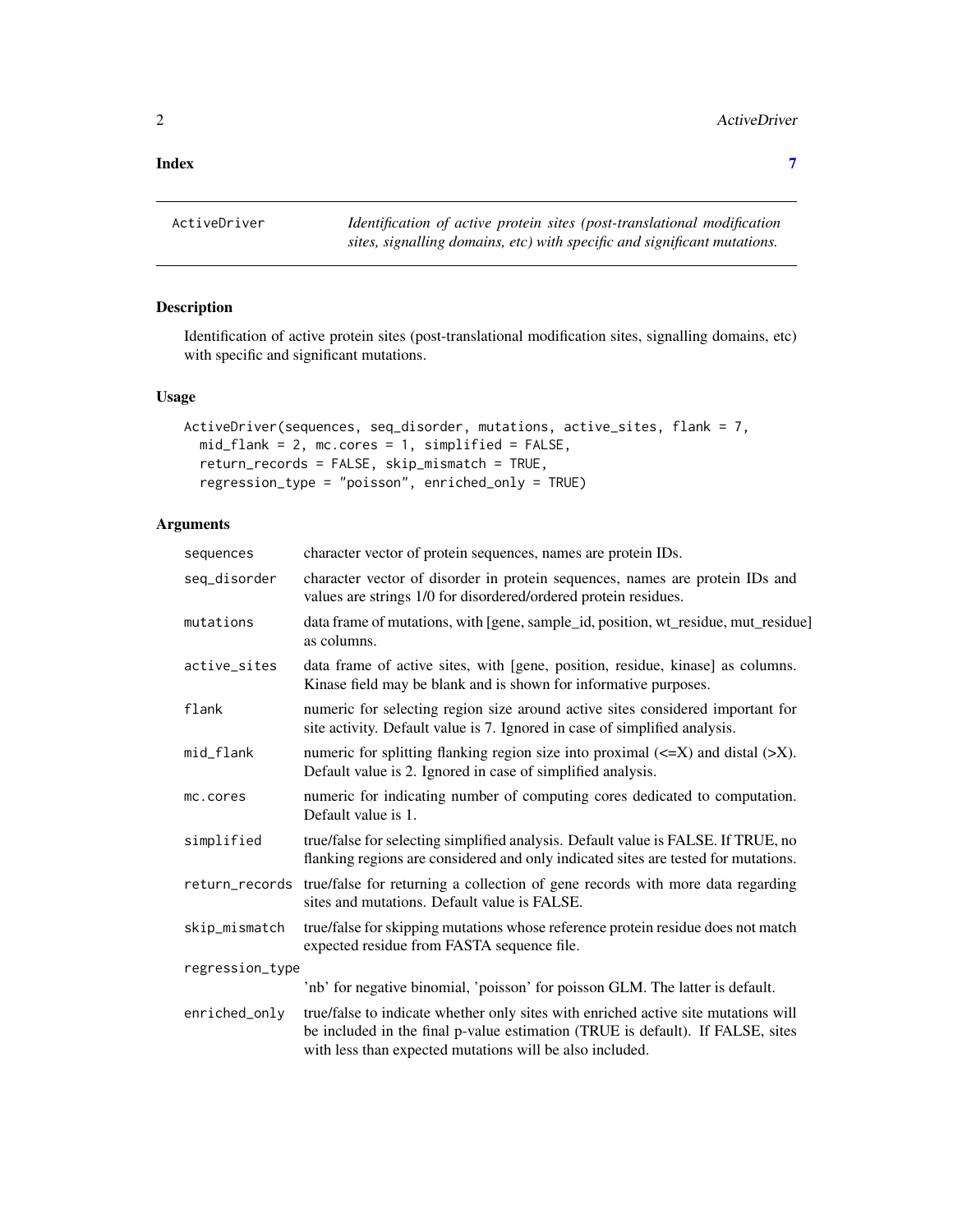#### <span id="page-2-0"></span>kinase\_domains 3

#### Value

list with the following components: @return all\_active\_mutations - table with mutations that hit or flank an active site. Additional columns of interest include Status (DI - direct active mutation; N1 proximal flanking mutation; N2 - distal flanking mutation) and Active\_region (region ID of active sites in that protein).

all\_active\_sites -

all\_region\_based\_pval - p-values for regions of sites, statistics on observed mutations (obs) and expected mutations (exp, low, high based on mean and s.d. from Poisson sampling). The field Region identifies region in all\_active\_sites.

#### Author(s)

Juri Reimand <juri.reimand@utoronto.ca>

#### References

Systematic analysis of somatic mutations in phosphorylation signaling predicts novel cancer drivers (2013, Molecular Systems Biology) by Juri Reimand and Gary Bader.

#### Examples

data(ActiveDriver\_data)

```
phos_results = ActiveDriver(sequences, sequence_disorder, mutations, phosphosites)
ovarian_mutations = mutations[grep("ovarian", mutations$sample_id),]
phos_results_ovarian = ActiveDriver(sequences, sequence_disorder, ovarian_mutations, phosphosites)
GBM_muts = mutations[grep("glioblastoma", mutations$sample_id),]
kin_rslt_GBM = ActiveDriver(sequences, sequence_disorder, GBM_muts, kinase_domains, simplified=TRUE)
```
kin\_results = ActiveDriver(sequences, sequence\_disorder, mutations, kinase\_domains, simplified=TRUE)

kinase\_domains *Example kinase domains for ActiveDriver*

#### **Description**

A dataset describing kinase domains. The variables are as follows:

#### Usage

```
data(ActiveDriver_data)
```
#### Format

A data frame with 1 observation of 4 variables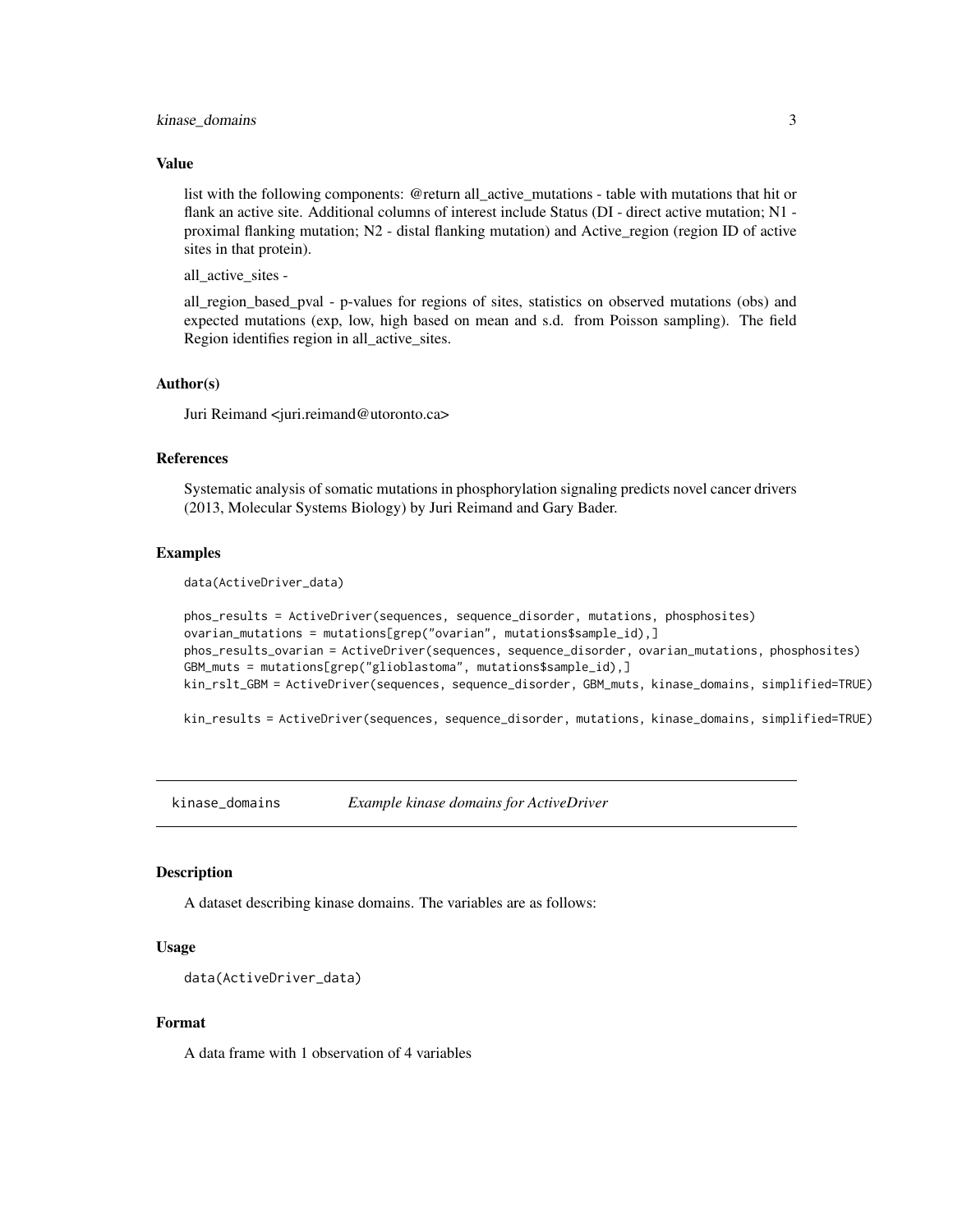#### <span id="page-3-0"></span>Details

- gene. the gene symbol of the gene where the kinase domain occurs
- position. the position in the protein sequence where the kinase domain begins
- phos. TRUE
- residue. the kinase domain residues

mutations *Example mutations for ActiveDriver*

#### Description

A dataset describing mis-sense mutations (i.e., substitutions in proteins). The variables are as follows:

#### Usage

data(ActiveDriver\_data)

#### Format

A data frame with 408 observations of 5 variables

#### Details

- gene. the mutated gene
- sample\_id. the sample where the mutation originates
- position. the position in the protein sequence where the mutation occurs
- wt\_residue. the wild-type residue
- mut\_residue. the mutant residue

phosphosites *Example phosphosites for ActiveDriver*

#### Description

A dataset describing protein phosphorylation sites. The variables are as follows:

#### Usage

```
data(ActiveDriver_data)
```
#### Format

A data frame with 131 observations of 4 variables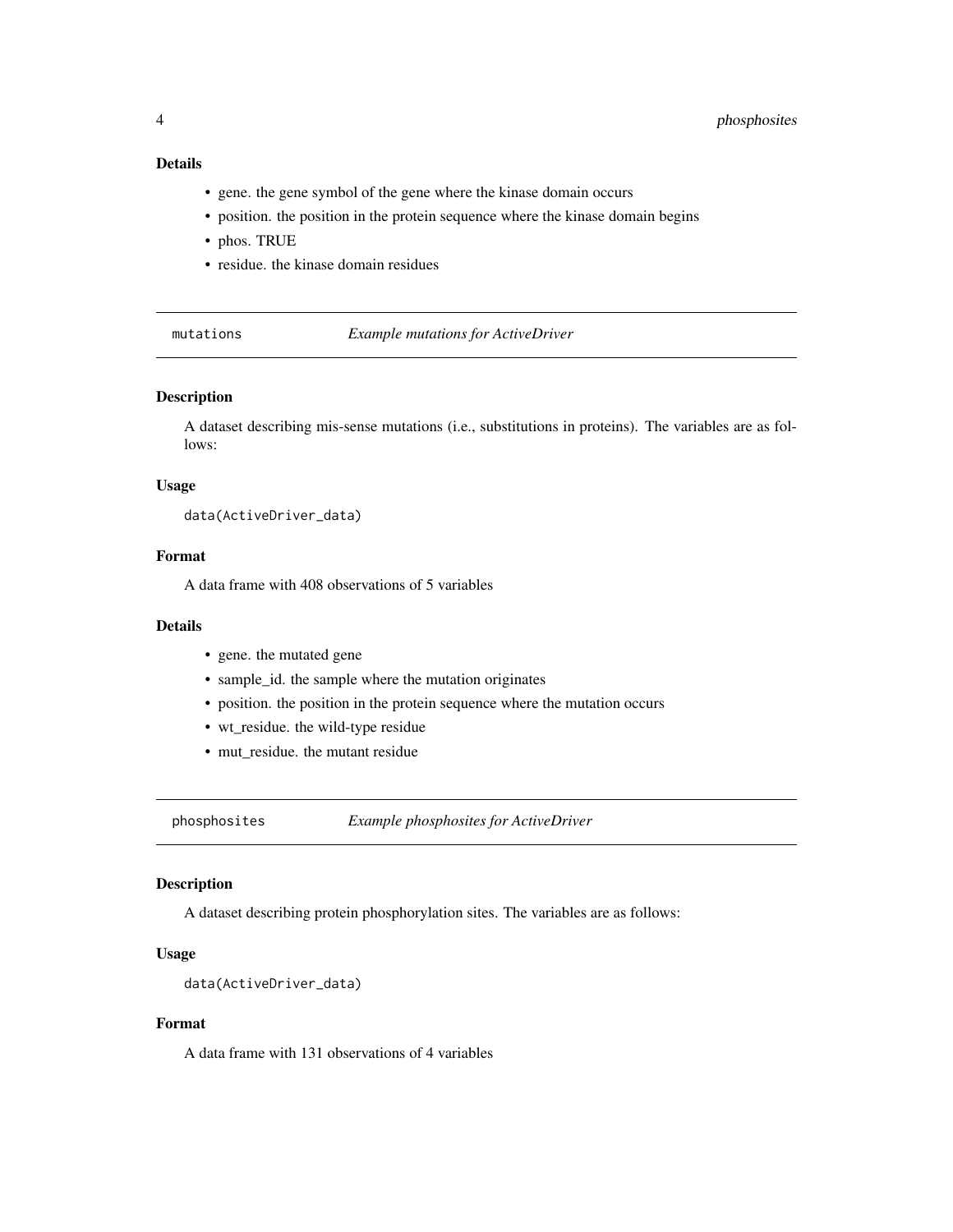#### <span id="page-4-0"></span>read\_fasta 5

#### Details

- gene. the gene symbol the phosphosite occurs in
- position. the position in the protein sequence where the phosphosite occurs
- residue. the phosphosite residue
- kinase. the kinase that phosphorylates this site

read\_fasta *Read FASTA file as character vector.*

#### Description

Read FASTA file as character vector.

#### Usage

read\_fasta(fname)

#### Arguments

fname name of file to be read.

#### Value

character vector with names corresponding to annotations from FASTA.

sequences *Example protein sequences for ActiveDriver*

#### Description

A dataset containing the sequences of four proteins.

#### Usage

data(ActiveDriver\_data)

#### Format

A named character vector with 4 elements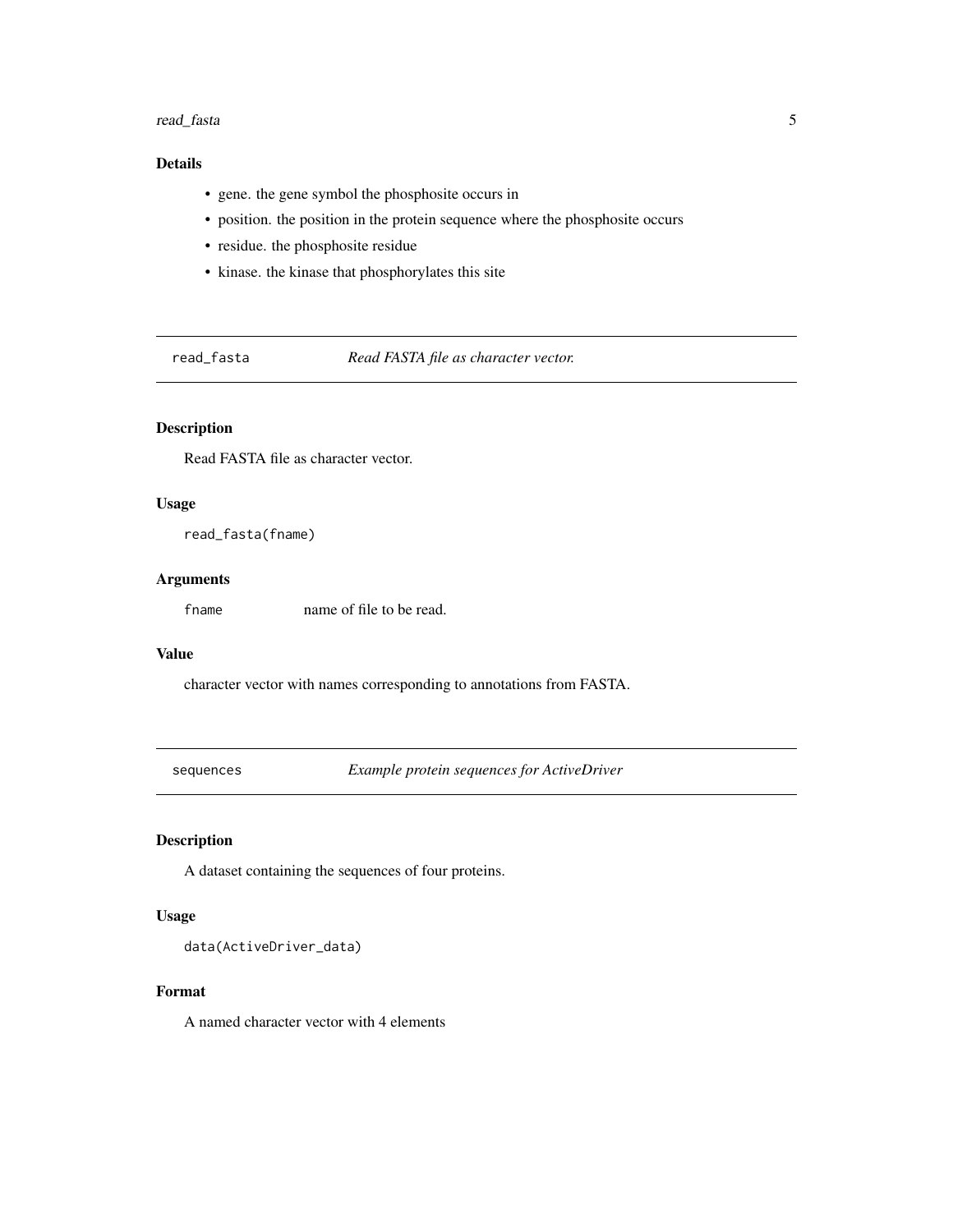<span id="page-5-0"></span>sequence\_disorder *Example protein disorder for ActiveDriver*

### Description

A dataset containing the disorder of four proteins.

#### Usage

```
data(ActiveDriver_data)
```
#### Format

A named character vector with 4 elements